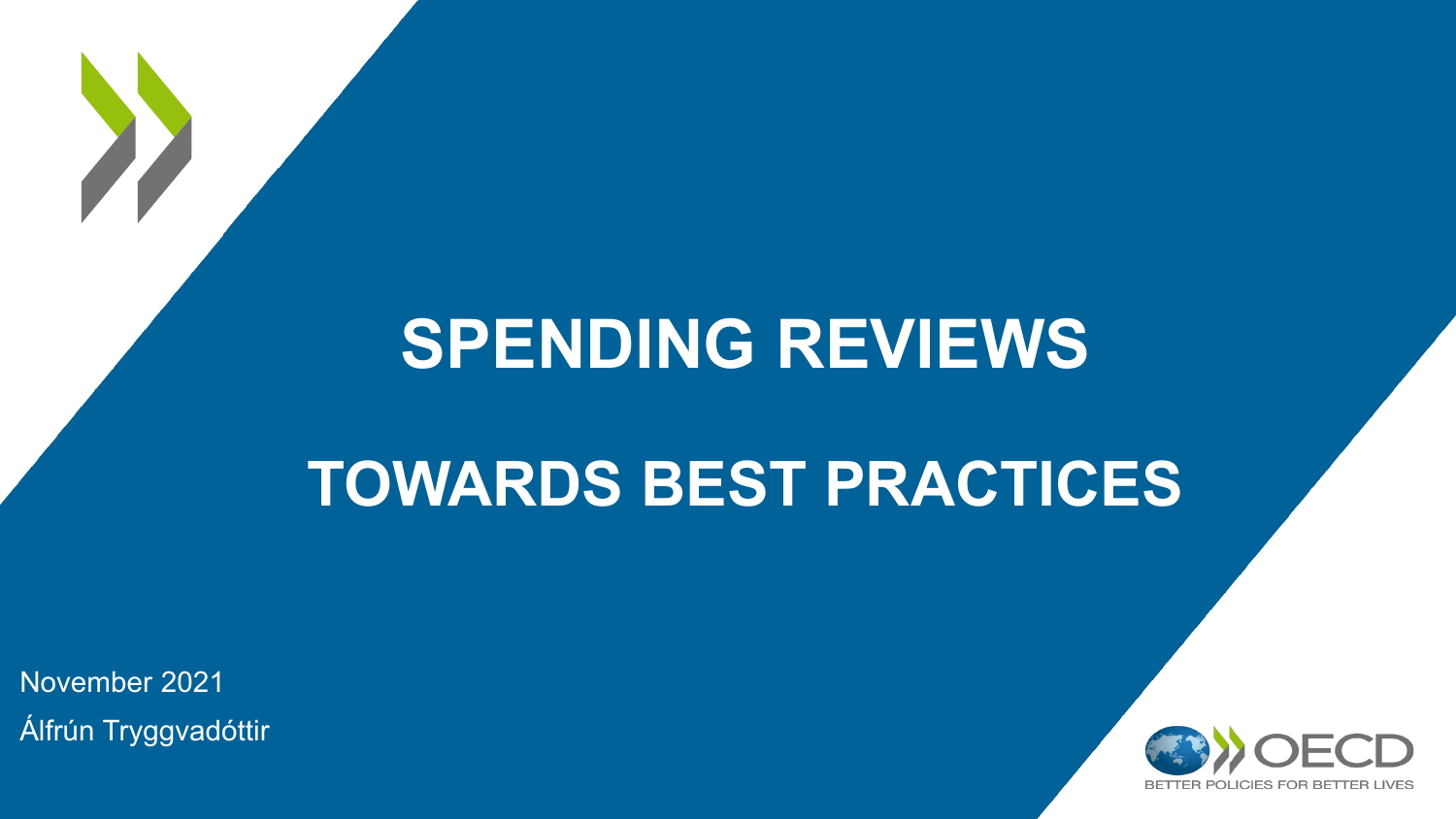

- Spending reviews are tools for developing, assessing, recommending and adopting policy options by analysing the government's *existing* expenditure. They link these options to the budget process.
- The purposes of a spending review include:
	- Enabling the government to manage the aggregate level of expenditure.
	- Aligning expenditure according to the priorities of the government.
	- Improving effectiveness within programmes and policies.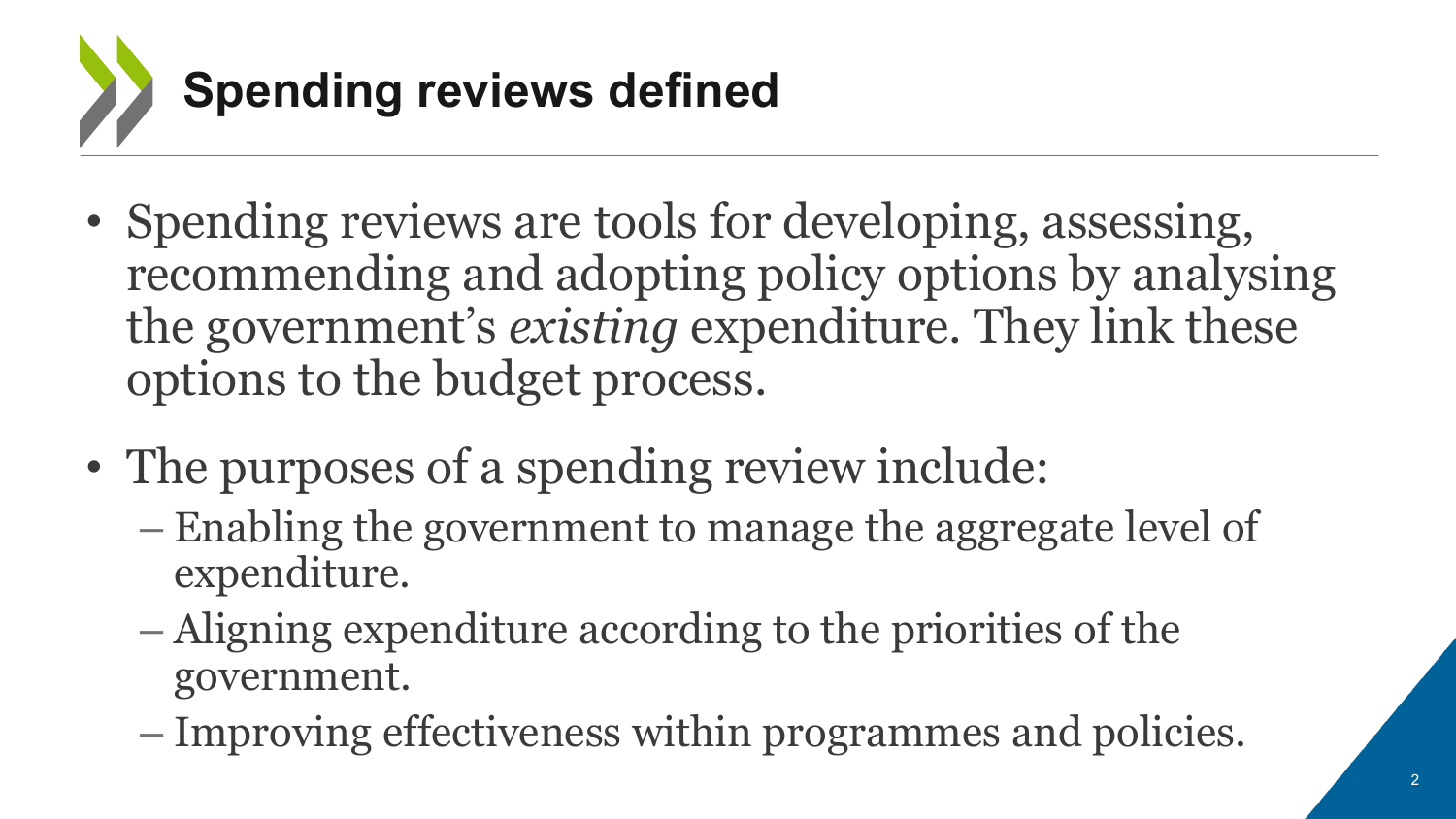

Adoption of spending reviews 2011 - 2020



The number of OECD countries conducting SRs **has increased** over the past decade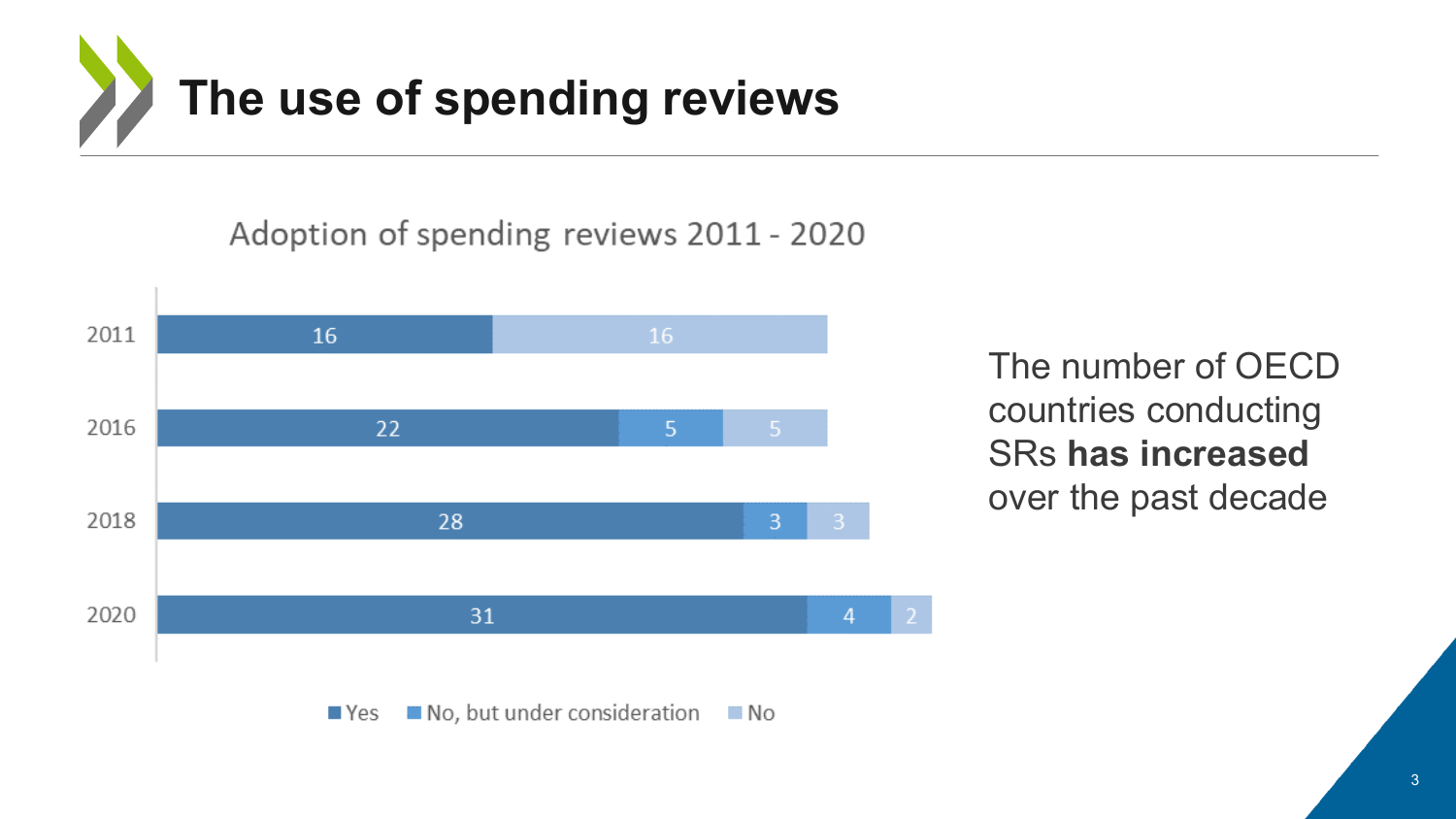

## THE BEST PRACTICES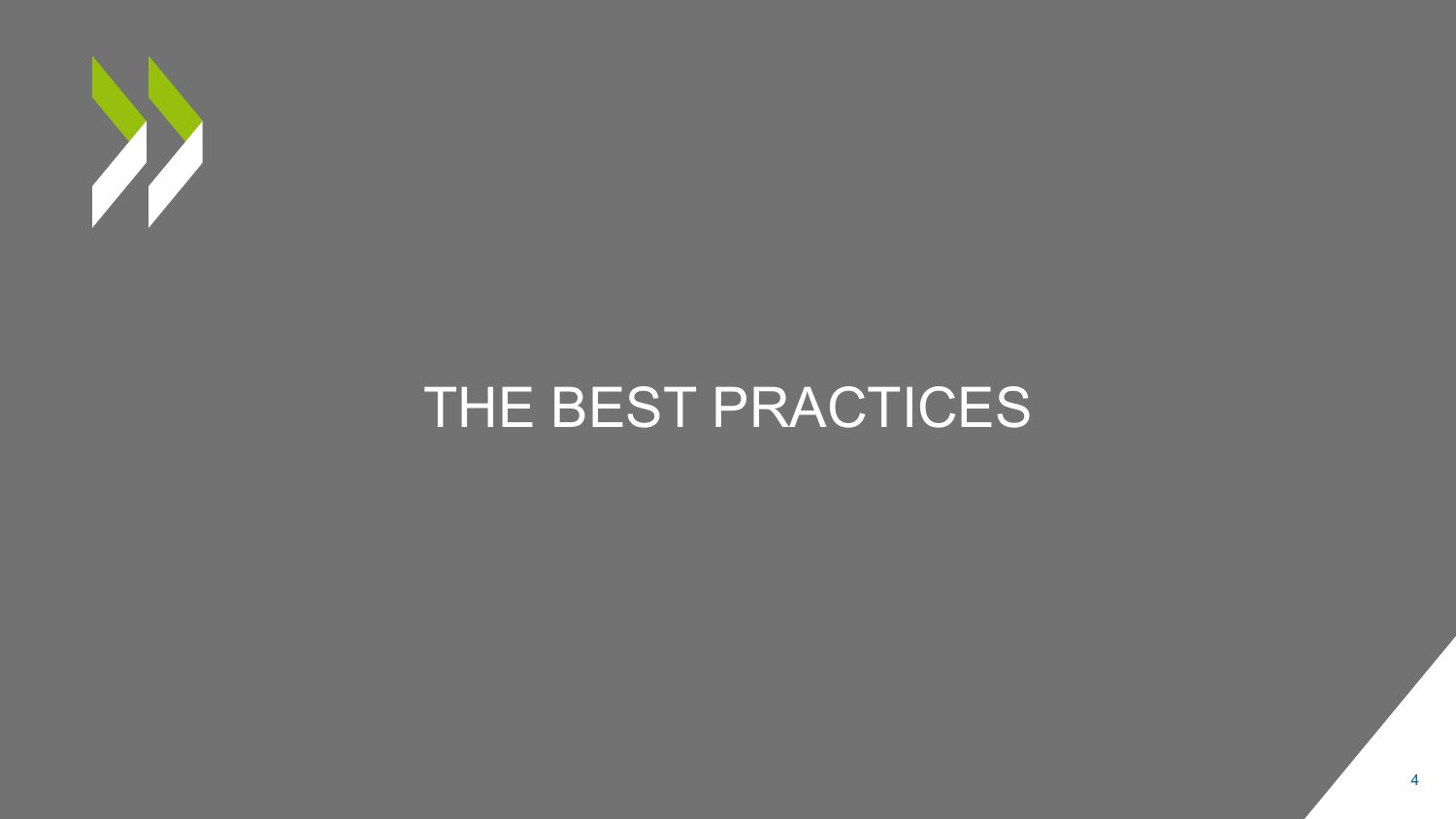# **BP1: Formulate clear objectives and specify the scope of SRs**

## **I. The objectives of a spending review must be clear**

- The objectives of a spending review should be communicated from the outset and framed within formal Terms of Reference.
- Different objectives have implications for the structure and roles of participants.

#### **II. Clearly specify the scope of a review**

- All expenditures should be suitable for a review as all programmes can run their course and change.
- Recurring, or periodic approach, to spending reviews is recommended as it allows governments to schedule the programmes it will review each year.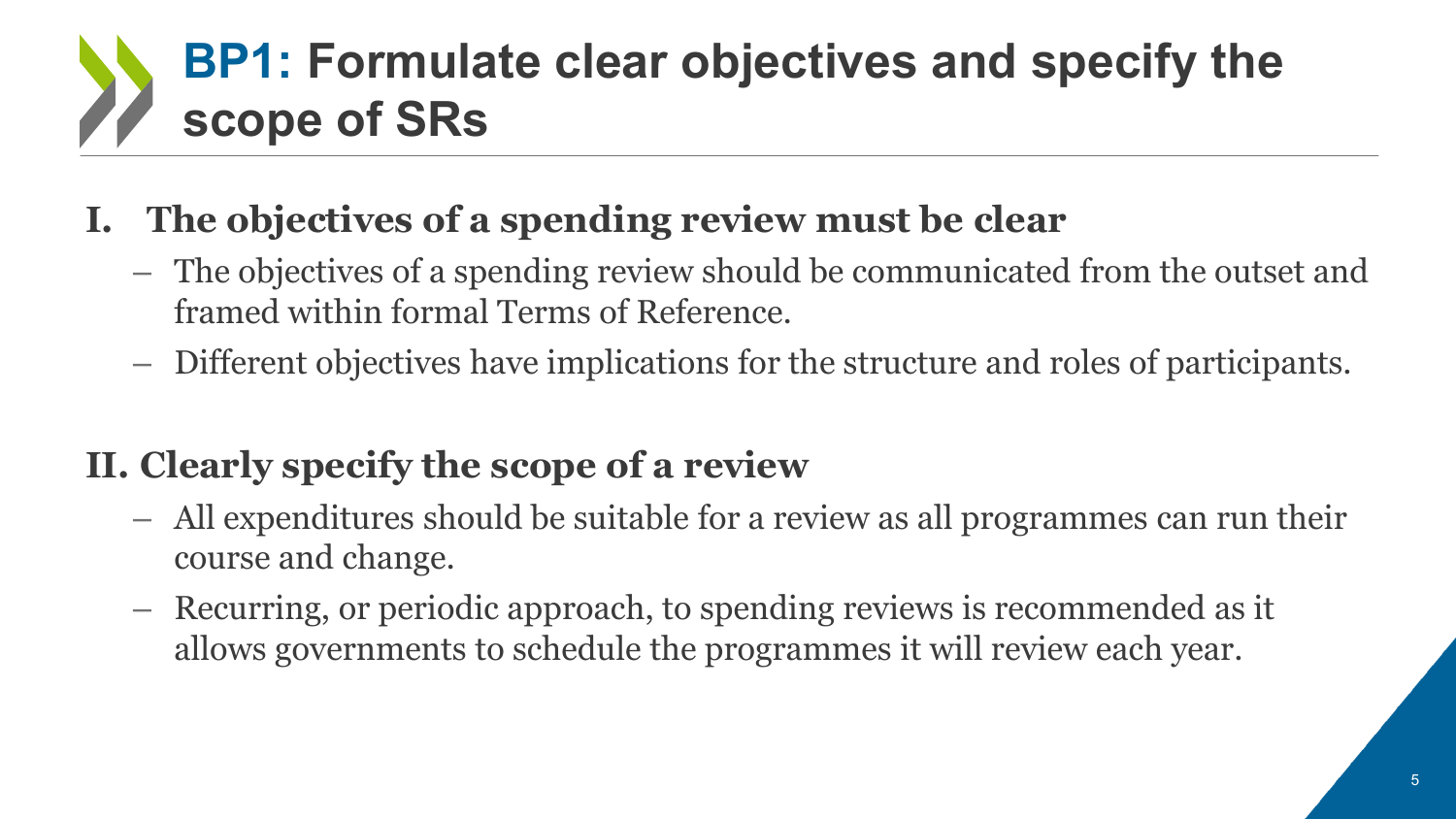# **BP2: Identify distinct political and public service roles in the review process**

## **I. Political leadership**

- Political leadership is particularly important at the beginning where the objectives and scope of reviews are set, and at the conclusion where final decisions on adopting recommendations are made.
- Incentives can affect the level of political commitment for a spending review

## **II. Public servants carry out spending reviews**

- Public servants prepare the analyses and scenarios for a spending review and implement the recommendations adopted from spending reviews.
- Both MoF and line ministries need to have expertise in undertaking spending reviews.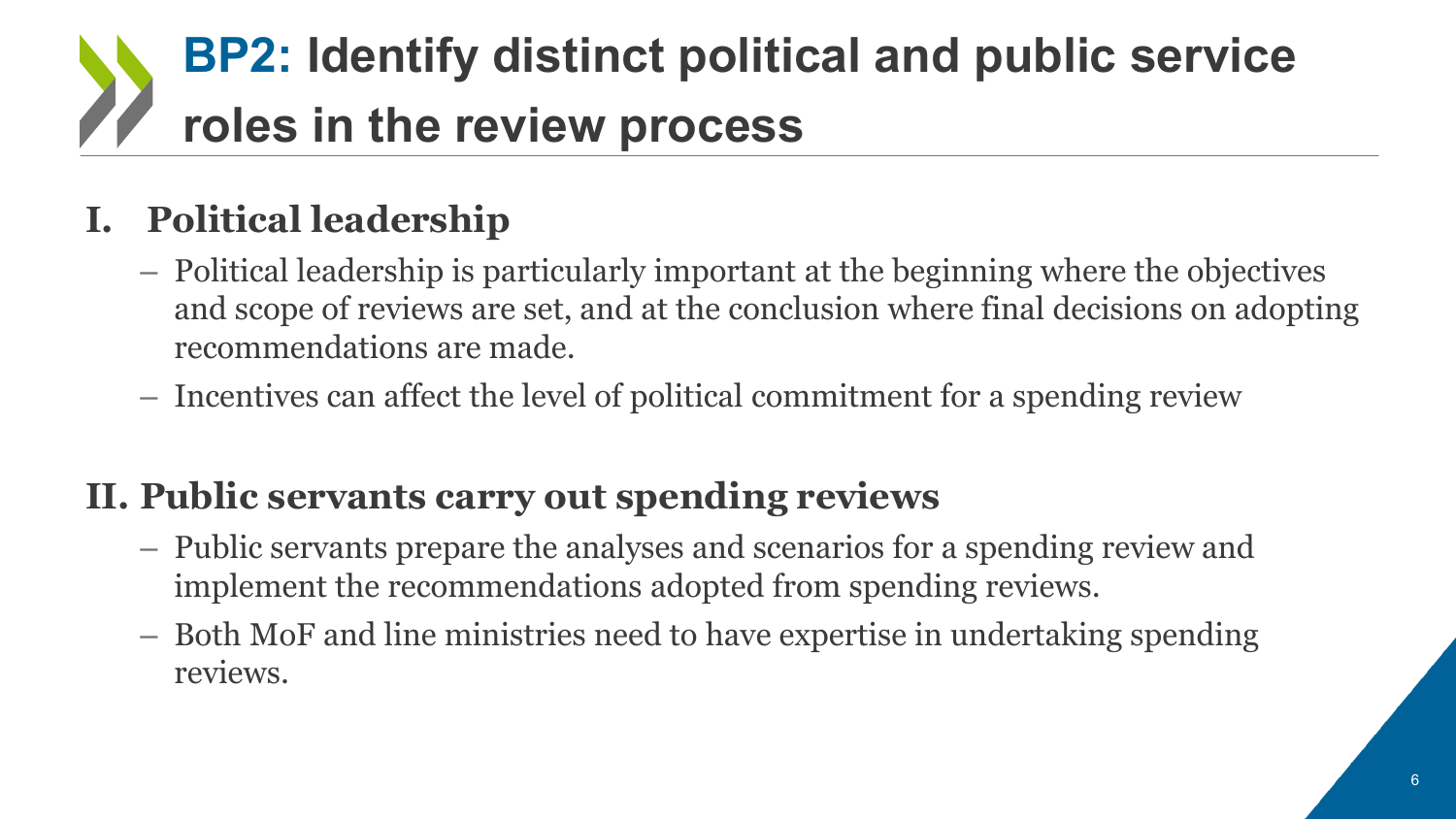# **BP3: Set up clear governance arrangements throughout the review process**

## **I. Clear roles and responsibilities**

– A clear governance structure at all stages of the spending review process is essential for the success of a review (MoF, LMs)

#### **Steering Groups**

- The steering group provides oversight during the review process.
- It brings findings and recommendations to the relevant ministers.

#### **Working Groups**

- The working group analyses spending review topics.
- The working groups consist of staff from the Ministry of Finance and relevant line ministries, where external consultants may also be involved.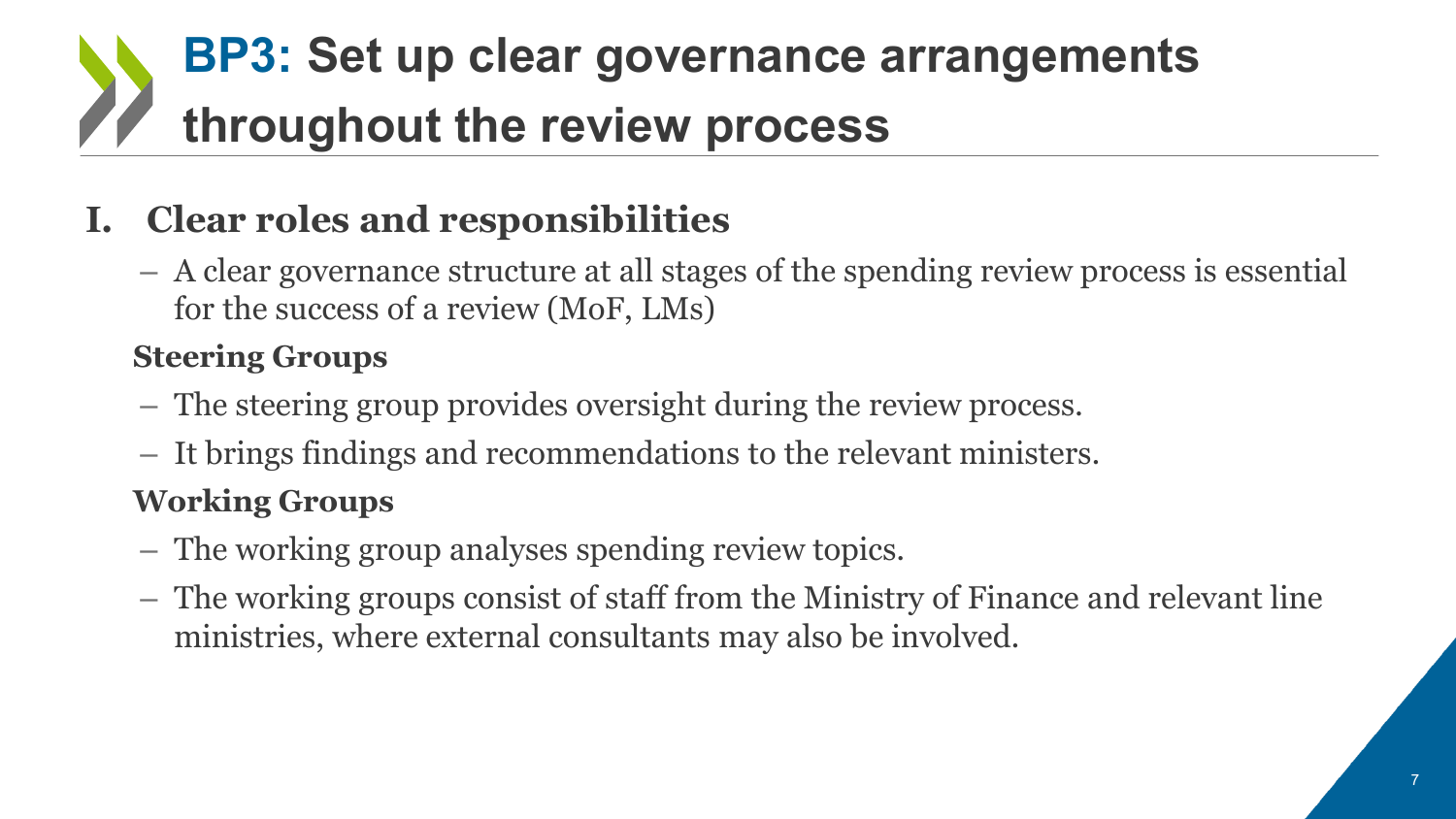# **BP4: Ensure integration with the budget process**

## **I. Alignment with the budget process**

- Spending reviews should be systematically integrated into the preparation of the government's budget.
- The spending review timetable should be planned so that findings are available in time for the budget formulation process.

## **II. Alignment with medium term frameworks**

- A medium-term horizon can improve the effectiveness of spending reviews.
- In many instances, the findings from a spending review can only be implemented over the medium-term.

## **III. Alignment with evaluations and performance budgeting**

– Evaluations and performance information can have valuable input and should be available and used in the spending review process.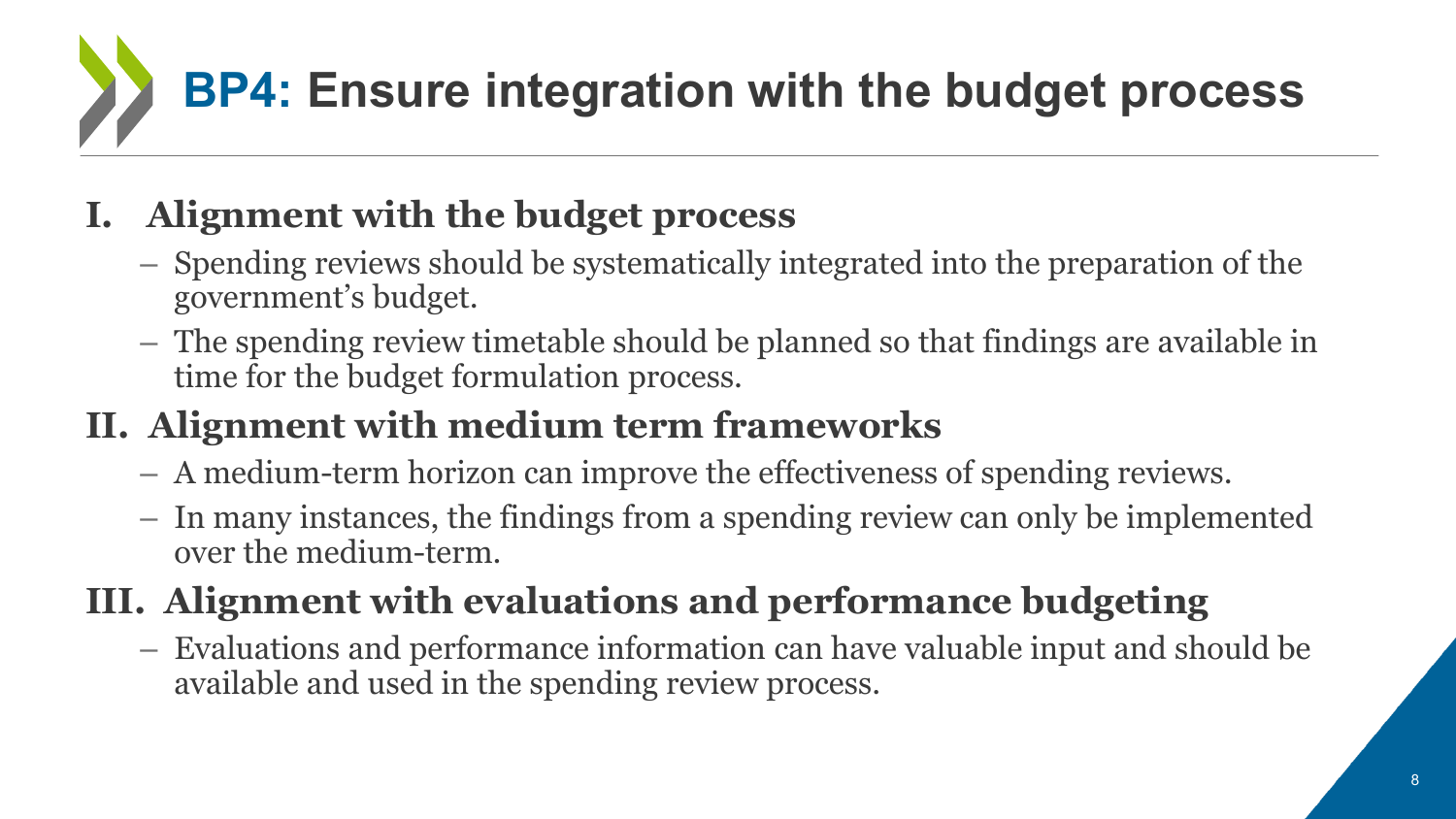# **Challenges in conducting spending reviews**



Note: 1= No challenge, 2=Low challenge, 3= Medium challenge, 4=High challenge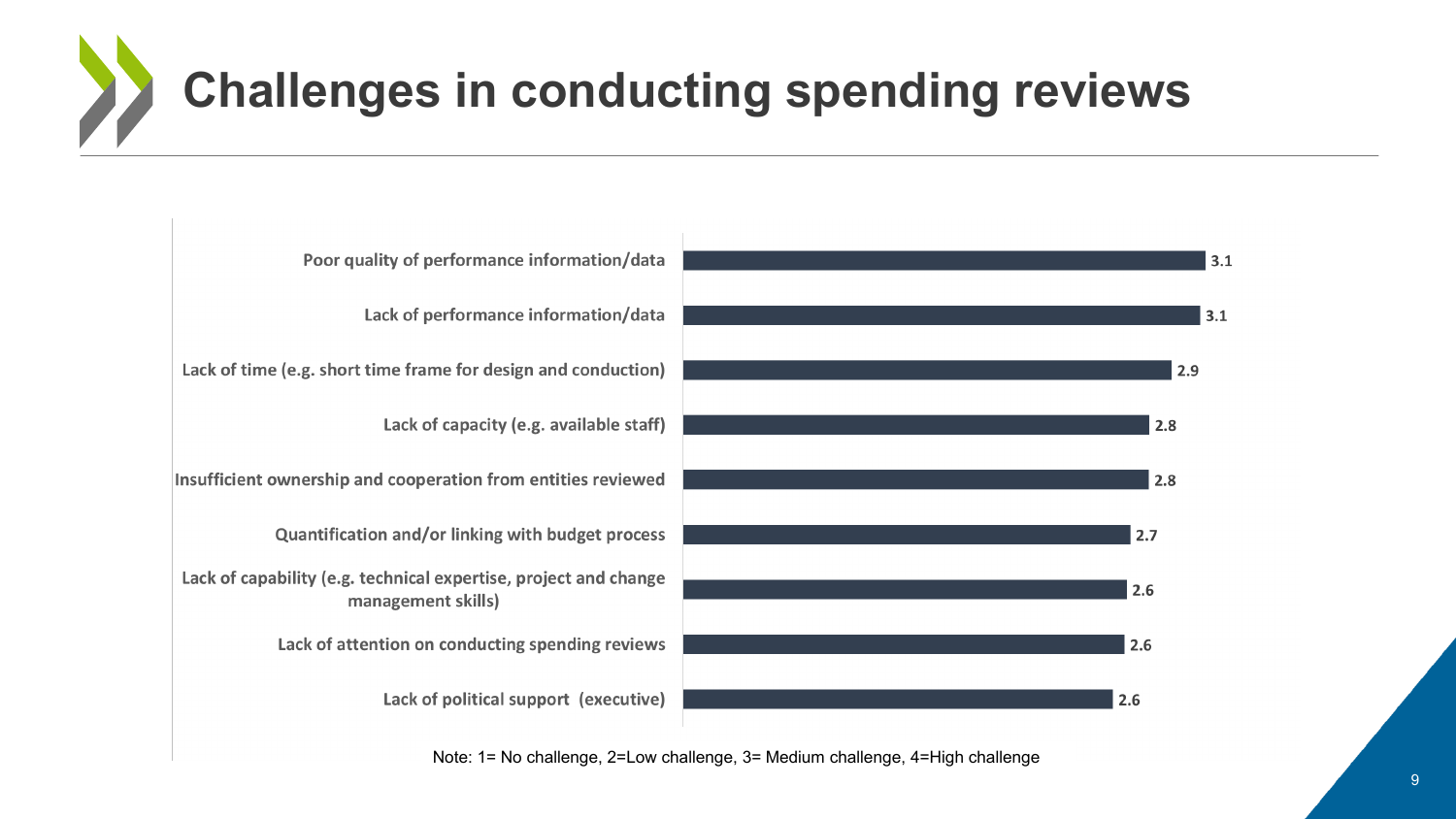## **BP5: Implement recommendations in an accountable and transparent manner**

#### **I. Spending reviews conclude with clear recommendations**

- The recommendations are an essential element of a spending review and bring the review to a conclusion.
- The analyses that takes place in the working group includes scenarios and options for consideration.

## **II. Monitor implementation of spending review decisions**

- The relevant ministry (or ministries) is accountable for implementing the conclusions of spending reviews in co-ordination with the Ministry of Finance.
- It is essential for the Ministry of Finance to monitor the implementation of spending review decisions and hold line ministries accountable for delivering the agreed conclusions.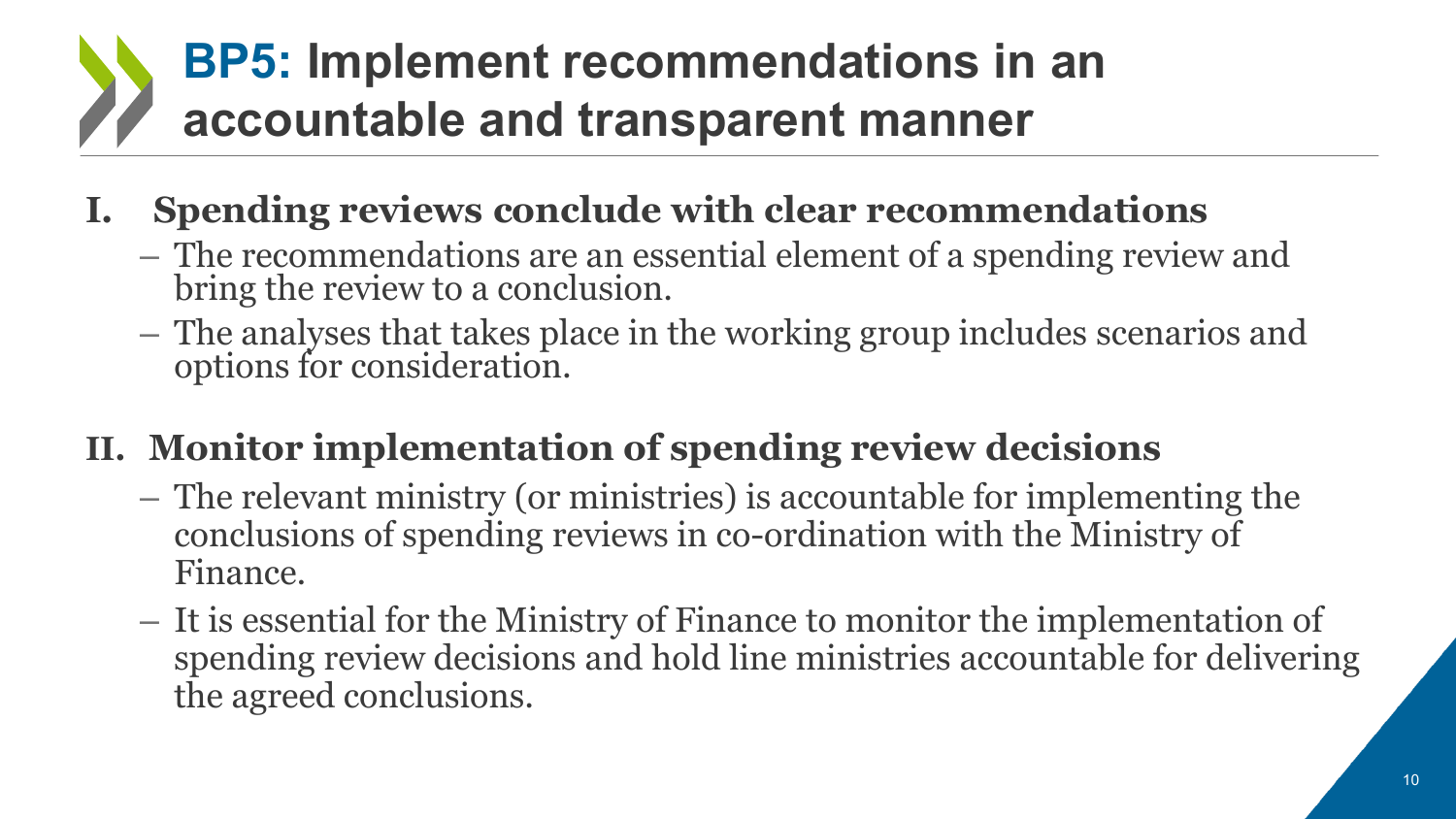# **Entities involved in implementing spending review decisions**



(Number of countries)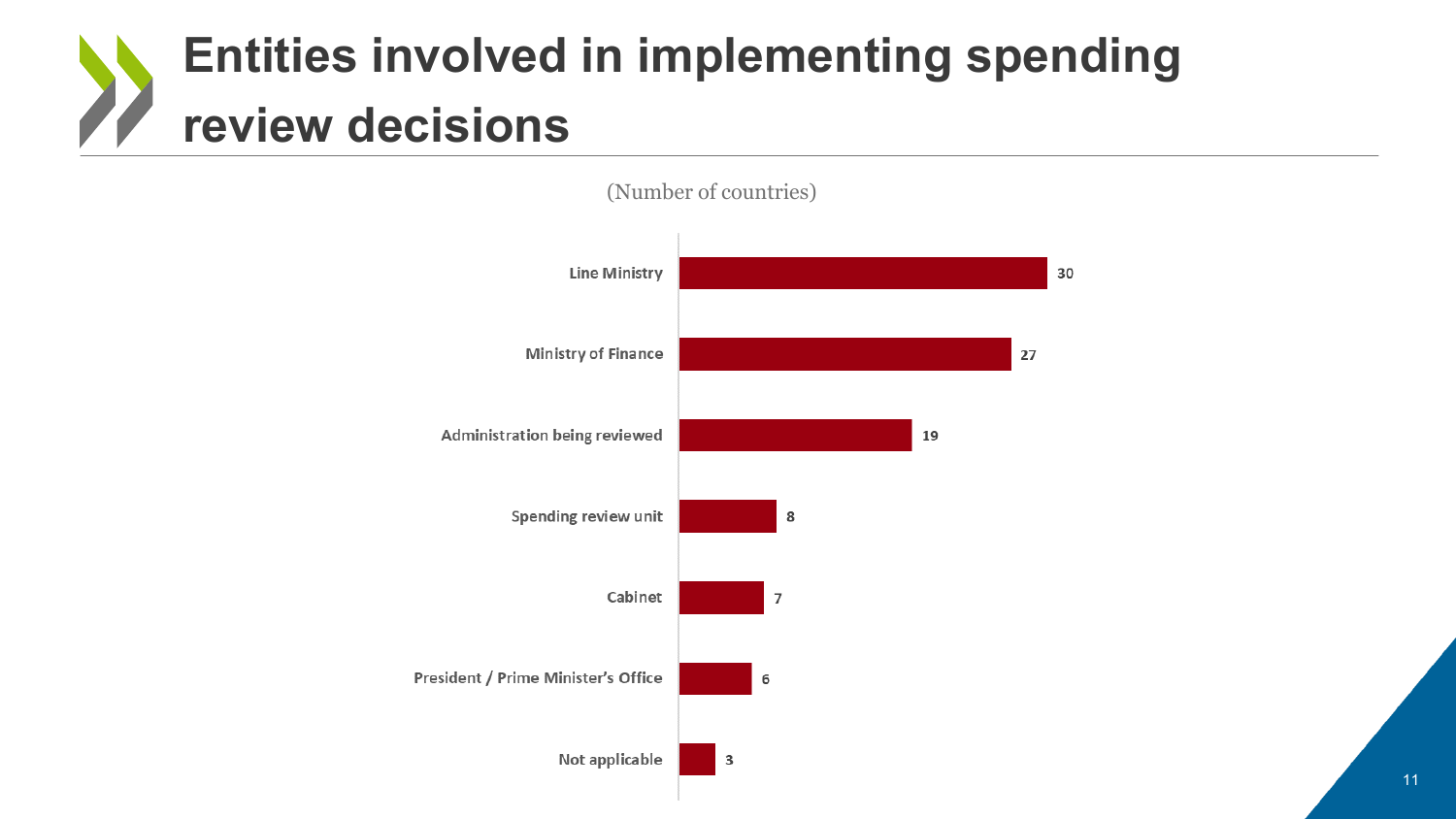# **BP6: Ensure full transparency of spending review reports and the review framework**

## **I. Conclusions of spending reviews are available publicly**

- This supports the integrity, accountability, and oversight of spending reviews.
- This facilitates their effective implementation and increases transparency around budget decisions.
- **II. The governance arrangements and guidance materials are available publicly** 
	- A spending review should include an announcement of its high-level objectives and the areas of expenditure to be examined.
	- The same applies to the review's terms of reference and other relevant materials.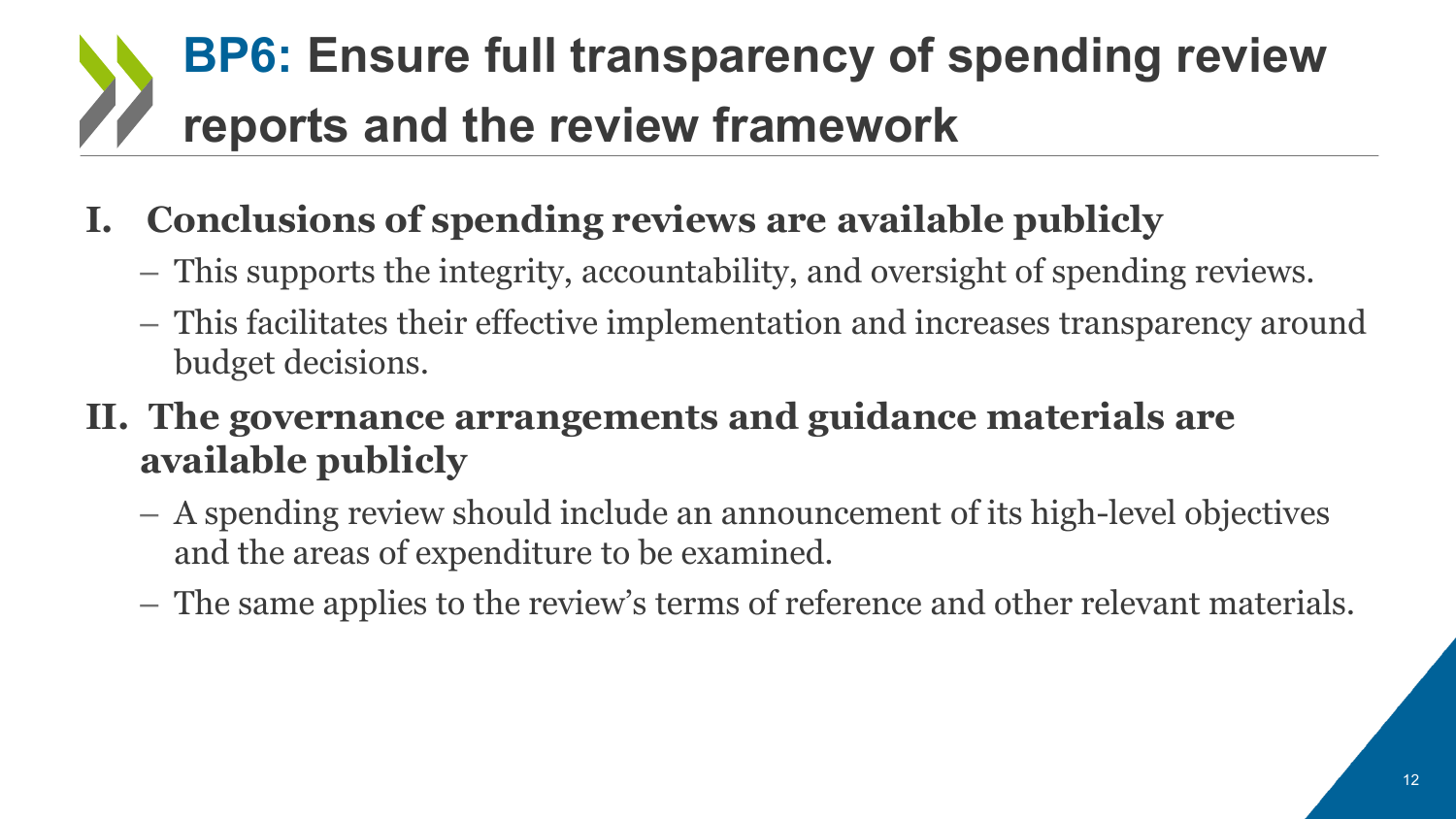# **BP7: Update the spending review framework periodically**

#### **I. The framework should be updated according to ever-changing challenges**

- The increased use and broader application of spending reviews illustrates how spending reviews have evolved to suit the circumstances of a country.
- The framework should take stock of changes to the environment in which it operates as well as reflecting on strengths and potential weaknesses observed within the current spending review framework.
- Likewise, each individual spending review should identify lessons from its experience that can inform future spending reviews.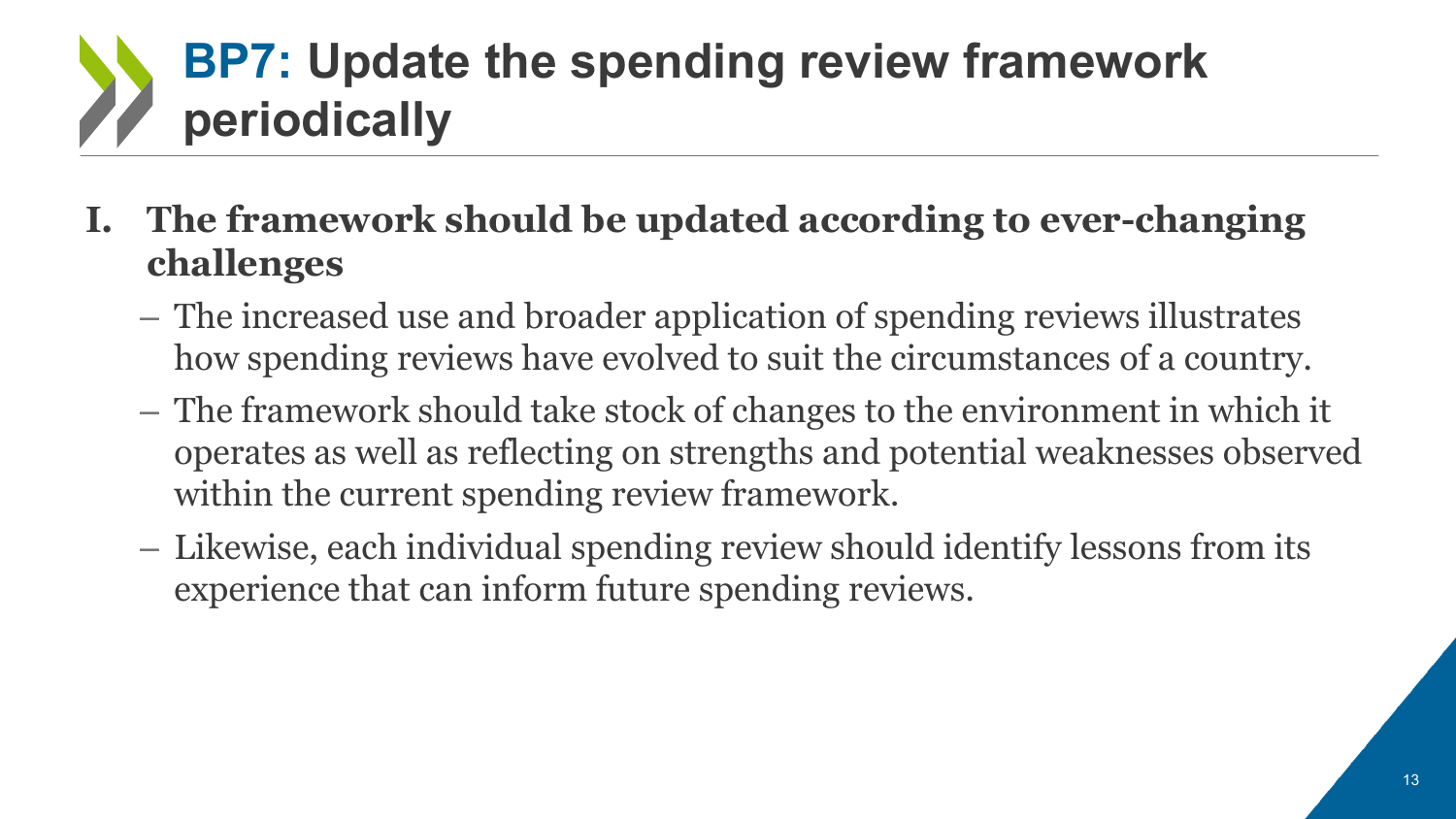

• Governments will soon be forced to look critically into ways to prioritise expenditure and facilitate reallocation of fiscal resources.

• If applied correctly, spending reviews can be an important and useful tool in improving fiscal outcomes in the coming years.